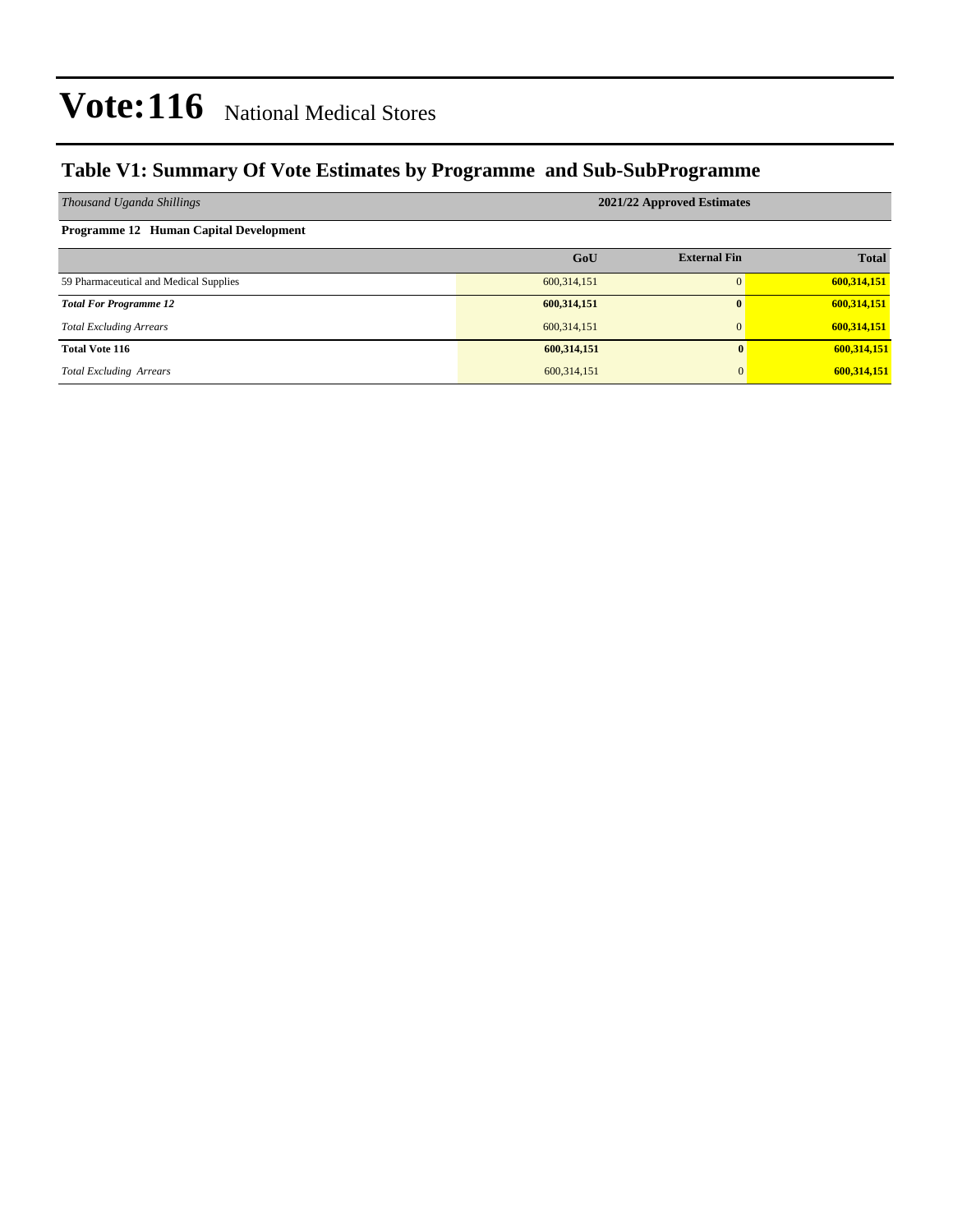### **Table V2: Summary Of Vote Estimates by Sub-SubProgramme,Department and Project**

| Thousand Uganda Shillings                                                 |                  | 2021/22 Approved Estimates |              |              |                               |                     |              |
|---------------------------------------------------------------------------|------------------|----------------------------|--------------|--------------|-------------------------------|---------------------|--------------|
| <b>Sub-SubProgramme 59 Pharmaceutical and Medical Supplies</b>            |                  |                            |              |              |                               |                     |              |
| <b>Recurrent Budget Estimates</b>                                         | <b>Wage</b>      | <b>Non-Wage</b>            | <b>AIA</b>   | <b>Total</b> | <b>Wage</b>                   | <b>Non-Wage</b>     | <b>Total</b> |
| 01 Pharmaceuticals and Other Health Supplies                              | 15,273,434       | 394,961,953                | $\mathbf{0}$ | 410,235,388  | 15,273,434                    | 574,961,953         | 590,235,388  |
| <b>Total Recurrent Budget Estimates for Sub-</b><br><b>SubProgramme</b>   | 15,273,434       | 394,961,953                | $\bf{0}$     | 410,235,388  | 15,273,434                    | 574,961,953         | 590,235,388  |
| Development Budget Estimates                                              | <b>GoU</b> Dev't | <b>External Fin</b>        | <b>AIA</b>   | <b>Total</b> | <b>GoU Dev't External Fin</b> |                     | <b>Total</b> |
| 1567 Retooling of National Medical Stores                                 | 10,078,764       | $\Omega$                   | $\mathbf{0}$ | 10,078,764   | 10,078,764                    | $\overline{0}$      | 10,078,764   |
| <b>Total Development Budget Estimates for Sub-</b><br><b>SubProgramme</b> | 10,078,764       | $\bf{0}$                   | $\bf{0}$     | 10,078,764   | 10,078,764                    | $\mathbf{0}$        | 10,078,764   |
|                                                                           | GoU              | <b>External Fin</b>        | <b>AIA</b>   | <b>Total</b> | GoU                           | <b>External Fin</b> | <b>Total</b> |
| <b>Total For Sub-SubProgramme 59</b>                                      | 420,314,151      | $\mathbf{0}$               | $\bf{0}$     | 420,314,151  | 600,314,151                   | $\mathbf{0}$        | 600,314,151  |
| <b>Total Excluding Arrears</b>                                            | 420,314,151      | $\mathbf{0}$               | $\mathbf{0}$ | 420,314,151  | 600,314,151                   | $\overline{0}$      | 600,314,151  |
| <b>Total Vote 116</b>                                                     | 420,314,151      | $\mathbf{0}$               | $\bf{0}$     | 420,314,151  | 600,314,151                   | $\mathbf{0}$        | 600,314,151  |
| <b>Total Excluding Arrears</b>                                            | 420, 314, 151    | $\boldsymbol{0}$           | $\mathbf{0}$ | 420,314,151  | 600, 314, 151                 | $\mathbf{0}$        | 600,314,151  |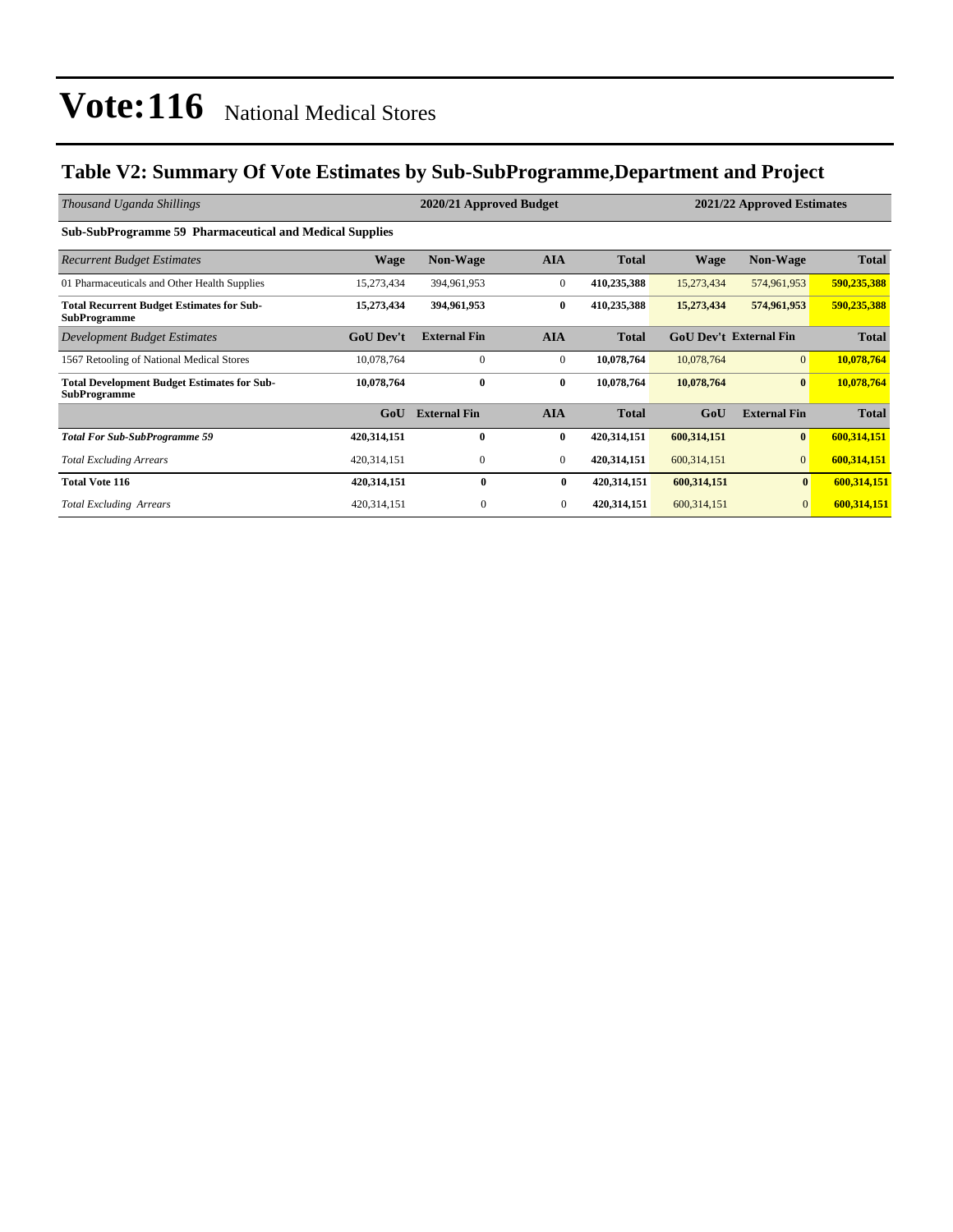### **Table V3: Summary Vote Estimates by Item**

| Thousand Uganda Shillings                                   |             | 2020/21 Approved Budget |                | 2021/22 Approved Estimates |             |                     |              |
|-------------------------------------------------------------|-------------|-------------------------|----------------|----------------------------|-------------|---------------------|--------------|
|                                                             | GoU         | <b>External Fin</b>     | <b>AIA</b>     | <b>Total</b>               | GoU         | <b>External Fin</b> | <b>Total</b> |
| <b>Employees, Goods and Services (Outputs Provided)</b>     | 410,235,388 | $\bf{0}$                | $\bf{0}$       | 410,235,388                | 590,235,388 | $\mathbf{0}$        | 590,235,388  |
| 211102 Contract Staff Salaries                              | 15,273,434  | $\bf{0}$                | $\bf{0}$       | 15,273,434                 | 15,273,434  | $\bf{0}$            | 15,273,434   |
| 211103 Allowances (Inc. Casuals, Temporary)                 | 9,187,747   | $\bf{0}$                | $\bf{0}$       | 9,187,747                  | 12,994,281  | $\bf{0}$            | 12,994,281   |
| 212101 Social Security Contributions                        | 2,158,518   | $\bf{0}$                | $\bf{0}$       | 2,158,518                  | 2,393,595   | $\bf{0}$            | 2,393,595    |
| 221001 Advertising and Public Relations                     | 4,257,091   | $\bf{0}$                | $\bf{0}$       | 4,257,091                  | 4,190,091   | $\bf{0}$            | 4,190,091    |
| 221002 Workshops and Seminars                               | 7,334,925   | $\bf{0}$                | $\bf{0}$       | 7,334,925                  | 3,192,400   | $\bf{0}$            | 3,192,400    |
| 221003 Staff Training                                       | 2,949,758   | $\bf{0}$                | 0              | 2,949,758                  | 2,395,553   | $\bf{0}$            | 2,395,553    |
| 221008 Computer supplies and Information Technology<br>(TT) | 6,447,331   | $\bf{0}$                | 0              | 6,447,331                  | 6,008,152   | $\bf{0}$            | 6,008,152    |
| 221009 Welfare and Entertainment                            | 2,537,889   | $\bf{0}$                | $\bf{0}$       | 2,537,889                  | 3,354,750   | $\bf{0}$            | 3,354,750    |
| 223007 Other Utilities- (fuel, gas, firewood, charcoal)     | 1,701,641   | $\bf{0}$                | $\bf{0}$       | 1,701,641                  | 2,068,077   | $\bf{0}$            | 2,068,077    |
| 224001 Medical Supplies                                     | 336,407,310 | $\bf{0}$                | $\bf{0}$       | 336,407,310                | 506,386,952 | $\bf{0}$            | 506,386,952  |
| 225001 Consultancy Services- Short term                     | 6,056,950   | $\bf{0}$                | $\bf{0}$       | 6,056,950                  | 8,137,325   | $\bf{0}$            | 8,137,325    |
| 227001 Travel inland                                        | 12,636,552  | $\bf{0}$                | 0              | 12,636,552                 | 18,787,876  | $\bf{0}$            | 18,787,876   |
| 228004 Maintenance – Other                                  | 3,286,240   | $\bf{0}$                | $\bf{0}$       | 3,286,240                  | 5,052,900   | $\bf{0}$            | 5,052,900    |
| <b>Investment</b> (Capital Purchases)                       | 10,078,764  | $\bf{0}$                | $\bf{0}$       | 10,078,764                 | 10,078,764  | $\bf{0}$            | 10,078,764   |
| 312201 Transport Equipment                                  | 5,175,000   | $\bf{0}$                | $\bf{0}$       | 5,175,000                  | 5,505,964   | $\bf{0}$            | 5,505,964    |
| 312202 Machinery and Equipment                              | 3,352,000   | $\bf{0}$                | $\bf{0}$       | 3,352,000                  | 758,500     | $\mathbf{0}$        | 758,500      |
| 312203 Furniture & Fixtures                                 | 333,800     | $\bf{0}$                | $\bf{0}$       | 333,800                    | 1,221,800   | $\mathbf{0}$        | 1,221,800    |
| 312212 Medical Equipment                                    | 900,000     | $\bf{0}$                | $\bf{0}$       | 900,000                    | 2,500,000   | $\bf{0}$            | 2,500,000    |
| 312213 ICT Equipment                                        | 317,964     | $\bf{0}$                | $\bf{0}$       | 317,964                    | 92,500      | $\mathbf{0}$        | 92,500       |
| <b>Grand Total Vote 116</b>                                 | 420,314,151 | $\bf{0}$                | $\bf{0}$       | 420,314,151                | 600,314,151 | $\bf{0}$            | 600,314,151  |
| <b>Total Excluding Arrears</b>                              | 420,314,151 | $\boldsymbol{0}$        | $\overline{0}$ | 420,314,151                | 600,314,151 | $\overline{0}$      | 600,314,151  |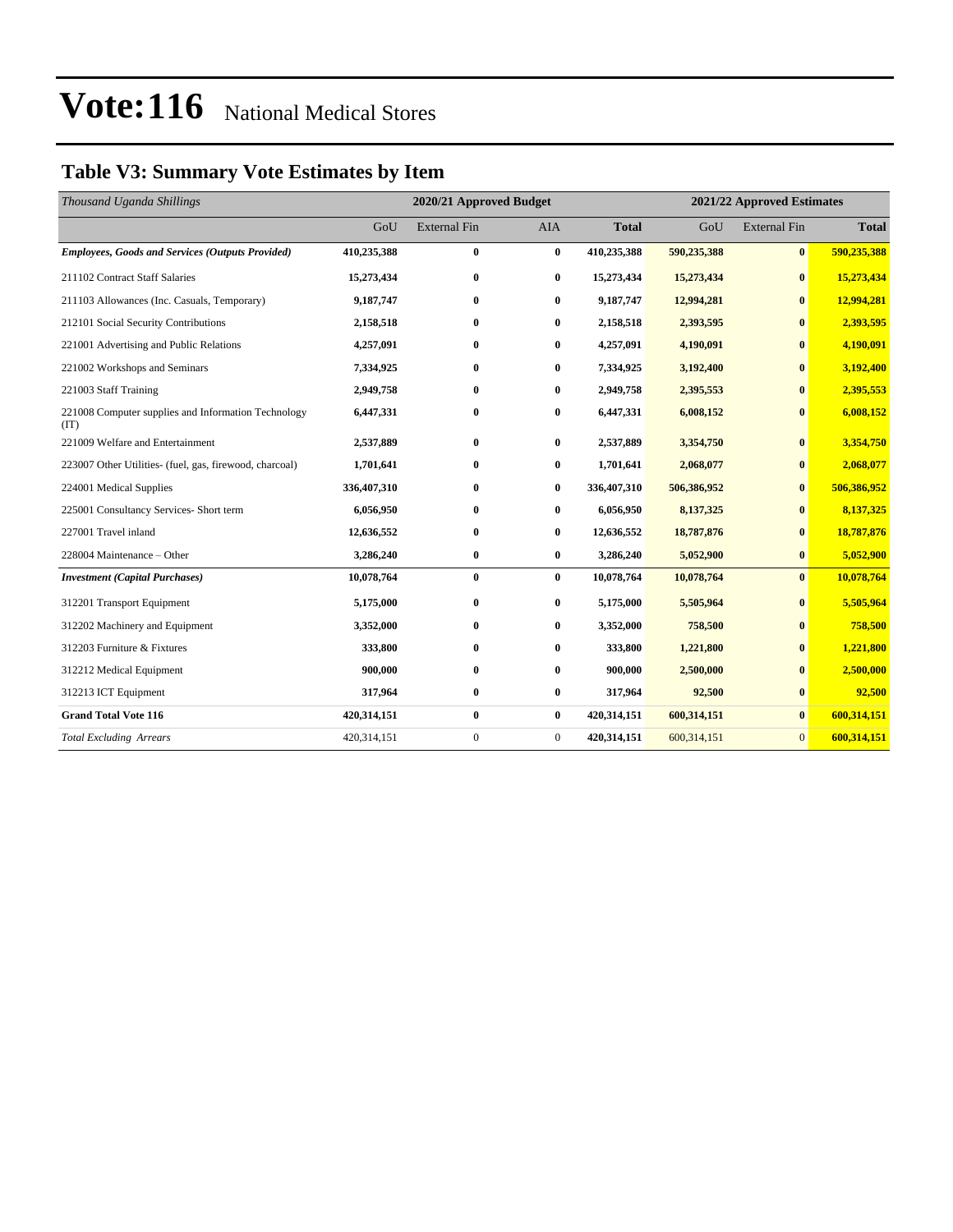### **Table V4: Detailed Estimates by Sub-SubProgramme, Department,Project and Budget Output and Item**

#### *Sub-SubProgrammme 59 Pharmaceutical and Medical Supplies*

*Recurrent Budget Estimates*

#### **Department 01 Pharmaceuticals and Other Health Supplies**

| Thousand Uganda Shillings                           |                                                                                | 2020/21 Approved Budget |            |                | 2021/22 Approved Estimates |                       |             |              |
|-----------------------------------------------------|--------------------------------------------------------------------------------|-------------------------|------------|----------------|----------------------------|-----------------------|-------------|--------------|
| <b>Outputs Provided</b>                             |                                                                                | Wage                    | Non Wage   | AIA            | <b>Total</b>               | Wage                  | Non Wage    | <b>Total</b> |
|                                                     | <b>Budget Output 085906 Supply of EMHS to HC 11 (Basic Kit)</b>                |                         |            |                |                            |                       |             |              |
| 224001 Medical Supplies                             |                                                                                | $\boldsymbol{0}$        | 10,270,178 | $\mathbf{0}$   | 10,270,178                 | $\mathbf{0}$          | 10,381,810  | 10,381,810   |
|                                                     | <b>Total Cost of Budget Output 06</b>                                          | $\boldsymbol{\theta}$   | 10,270,178 | 0              | 10,270,178                 | $\boldsymbol{\theta}$ | 10,381,810  | 10,381,810   |
|                                                     | <b>Budget Output 085907 Supply of EMHS to HC 111 (Basic Kit)</b>               |                         |            |                |                            |                       |             |              |
| 224001 Medical Supplies                             |                                                                                | $\boldsymbol{0}$        | 27,931,200 | $\mathbf{0}$   | 27,931,200                 | $\mathbf{0}$          | 33,186,826  | 33,186,826   |
|                                                     | <b>Total Cost of Budget Output 07</b>                                          | $\boldsymbol{\theta}$   | 27,931,200 | 0              | 27,931,200                 | $\boldsymbol{\theta}$ | 33,186,826  | 33,186,826   |
| <b>Budget Output 085908 Supply of EMHS to HC 1V</b> |                                                                                |                         |            |                |                            |                       |             |              |
| 224001 Medical Supplies                             |                                                                                | $\boldsymbol{0}$        | 11,759,440 | $\mathbf{0}$   | 11,759,440                 | $\mathbf{0}$          | 19,931,760  | 19,931,760   |
|                                                     | <b>Total Cost of Budget Output 08</b>                                          | 0                       | 11,759,440 | 0              | 11,759,440                 | $\boldsymbol{\theta}$ | 19,931,760  | 19,931,760   |
|                                                     | <b>Budget Output 085909 Supply of EMHS to General Hospitals</b>                |                         |            |                |                            |                       |             |              |
| 224001 Medical Supplies                             |                                                                                | $\boldsymbol{0}$        | 17,900,440 | $\mathbf{0}$   | 17,900,440                 | $\bf{0}$              | 20,953,839  | 20,953,839   |
|                                                     | <b>Total Cost of Budget Output 09</b>                                          | $\boldsymbol{\theta}$   | 17,900,440 | 0              | 17,900,440                 | $\boldsymbol{\theta}$ | 20,953,839  | 20,953,839   |
|                                                     | <b>Budget Output 085910 Supply of EMHS to Regional Referral Hospitals</b>      |                         |            |                |                            |                       |             |              |
| 224001 Medical Supplies                             |                                                                                | $\boldsymbol{0}$        | 16,774,360 | $\mathbf{0}$   | 16,774,360                 | $\mathbf{0}$          | 20,631,332  | 20,631,332   |
|                                                     | <b>Total Cost of Budget Output 10</b>                                          | $\boldsymbol{\theta}$   | 16,774,360 | 0              | 16,774,360                 | $\boldsymbol{\theta}$ | 20,631,332  | 20,631,332   |
|                                                     | <b>Budget Output 085911 Supply of EMHS to National Referral Hospitals</b>      |                         |            |                |                            |                       |             |              |
| 224001 Medical Supplies                             |                                                                                | $\boldsymbol{0}$        | 15,056,352 | $\mathbf{0}$   | 15,056,352                 | $\mathbf{0}$          | 22,660,008  | 22,660,008   |
|                                                     | <b>Total Cost of Budget Output 11</b>                                          | 0                       | 15,056,352 | 0              | 15,056,352                 | $\boldsymbol{\theta}$ | 22,660,008  | 22,660,008   |
|                                                     | <b>Budget Output 085913 Supply of EMHS to Specialised Units</b>                |                         |            |                |                            |                       |             |              |
| 224001 Medical Supplies                             |                                                                                | $\boldsymbol{0}$        | 31,375,340 | $\mathbf{0}$   | 31,375,340                 | $\mathbf{0}$          | 41,016,376  | 41,016,376   |
|                                                     | <b>Total Cost of Budget Output 13</b>                                          | 0                       | 31,375,340 | 0              | 31,375,340                 | $\boldsymbol{\theta}$ | 41,016,376  | 41,016,376   |
|                                                     | <b>Budget Output 085914 Supply of Emergency and Donated Medicines</b>          |                         |            |                |                            |                       |             |              |
| 224001 Medical Supplies                             |                                                                                | $\boldsymbol{0}$        | 2,300,000  | $\mathbf{0}$   | 2,300,000                  | $\mathbf{0}$          | 7,475,000   | 7,475,000    |
|                                                     | <b>Total Cost of Budget Output 14</b>                                          | 0                       | 2,300,000  | 0              | 2,300,000                  | $\boldsymbol{\theta}$ | 7,475,000   | 7,475,000    |
|                                                     | <b>Budget Output 085915 Supply of Reproductive Health Items</b>                |                         |            |                |                            |                       |             |              |
| 224001 Medical Supplies                             |                                                                                | $\boldsymbol{0}$        | 14,720,000 | $\mathbf{0}$   | 14,720,000                 | $\mathbf{0}$          | 20,460,000  | 20,460,000   |
|                                                     | <b>Total Cost of Budget Output 15</b>                                          | 0                       | 14,720,000 | $\pmb{\theta}$ | 14,720,000                 | $\boldsymbol{\theta}$ | 20,460,000  | 20,460,000   |
| <b>Budget Output 085916 Immunisation Supplies</b>   |                                                                                |                         |            |                |                            |                       |             |              |
| 224001 Medical Supplies                             |                                                                                | $\boldsymbol{0}$        | 26,680,000 | $\mathbf{0}$   | 26,680,000                 | $\mathbf{0}$          | 101,370,000 | 101,370,000  |
|                                                     | <b>Total Cost of Budget Output 16</b>                                          | $\boldsymbol{\theta}$   | 26,680,000 | 0              | 26,680,000                 | $\boldsymbol{\theta}$ | 101,370,000 | 101,370,000  |
|                                                     | <b>Budget Output 085917 Supply of Lab Commodities to accredited Facilities</b> |                         |            |                |                            |                       |             |              |
| 224001 Medical Supplies                             |                                                                                | $\mathbf{0}$            | 10,120,000 | $\mathbf{0}$   | 10,120,000                 | $\mathbf{0}$          | 56,730,000  | 56,730,000   |
|                                                     | <b>Total Cost of Budget Output 17</b>                                          | $\pmb{\theta}$          | 10,120,000 | 0              | 10,120,000                 | $\boldsymbol{\theta}$ | 56,730,000  | 56,730,000   |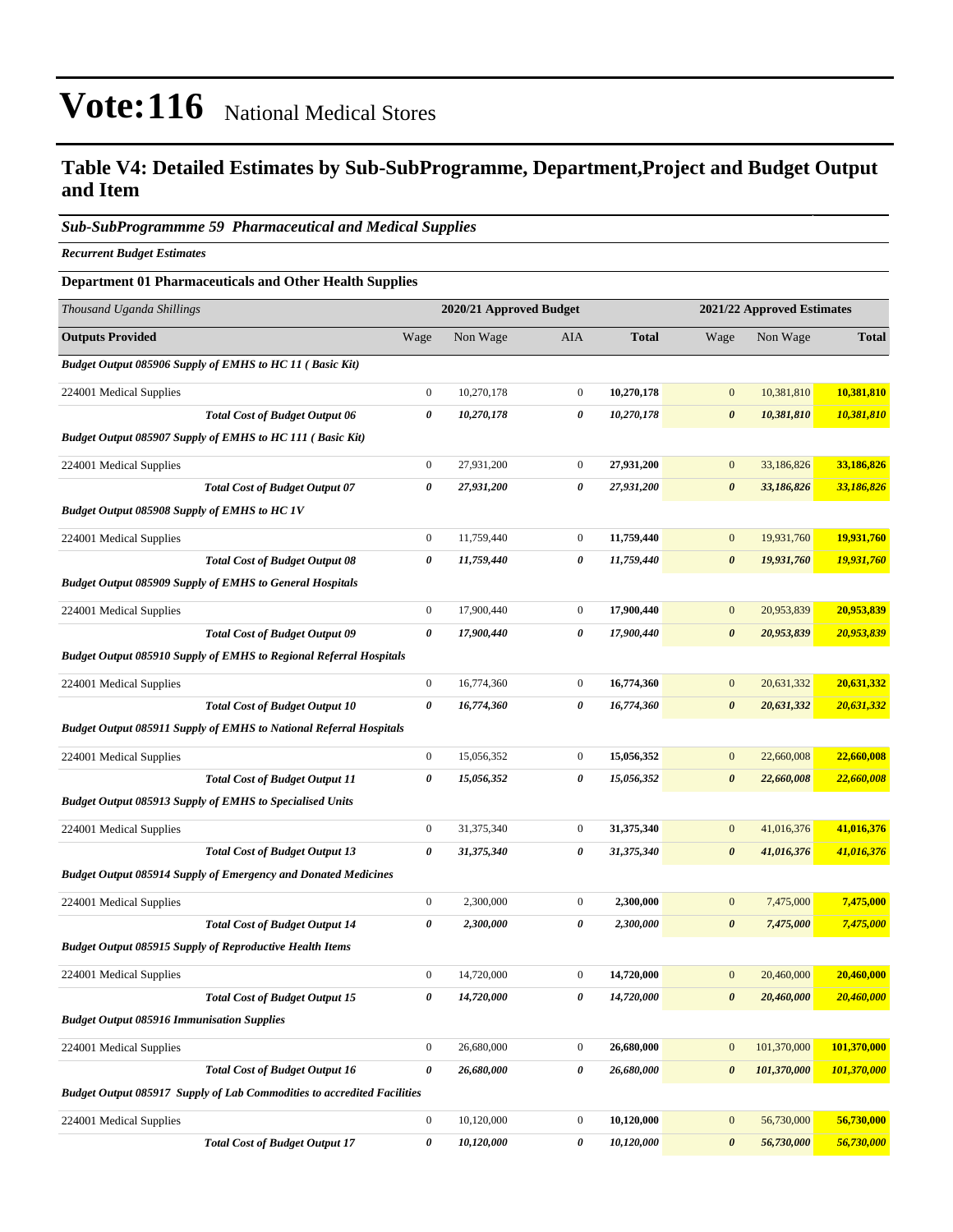#### *Budget Output 085918 Supply of ARVs to accredited Facilities*

| 224001 Medical Supplies                                                                       | $\mathbf{0}$          | 140,328,979    | $\Omega$       | 140,328,979 | $\mathbf{0}$          | 140,328,979           | 140,328,979 |
|-----------------------------------------------------------------------------------------------|-----------------------|----------------|----------------|-------------|-----------------------|-----------------------|-------------|
| <b>Total Cost of Budget Output 18</b>                                                         | $\theta$              | 140,328,979    | 0              | 140,328,979 | $\boldsymbol{\theta}$ | 140,328,979           | 140,328,979 |
| <b>Budget Output 085919 Supply of Anti-Malarial Medicines (ACTs) to accredited facilities</b> |                       |                |                |             |                       |                       |             |
| 224001 Medical Supplies                                                                       | $\boldsymbol{0}$      | 4,751,021      | $\overline{0}$ | 4,751,021   | $\mathbf{0}$          | 4,751,021             | 4,751,021   |
| <b>Total Cost of Budget Output 19</b>                                                         | $\boldsymbol{\theta}$ | 4,751,021      | 0              | 4,751,021   | $\boldsymbol{\theta}$ | 4,751,021             | 4,751,021   |
| Budget Output 085920 Supply of TB medicines to accredited facilities                          |                       |                |                |             |                       |                       |             |
| 224001 Medical Supplies                                                                       | $\mathbf{0}$          | 6,440,000      | $\overline{0}$ | 6,440,000   | $\mathbf{0}$          | 6,510,000             | 6,510,000   |
| <b>Total Cost of Budget Output 20</b>                                                         | $\boldsymbol{\theta}$ | 6,440,000      | 0              | 6,440,000   | $\boldsymbol{\theta}$ | 6,510,000             | 6,510,000   |
| <b>Budget Output 085921 Administrative Support Services</b>                                   |                       |                |                |             |                       |                       |             |
| 211102 Contract Staff Salaries                                                                | 15,273,434            | $\overline{0}$ | $\overline{0}$ | 15,273,434  | 15,273,434            | $\mathbf{0}$          | 15,273,434  |
| <b>Total Cost of Budget Output 21</b>                                                         | 15,273,434            | 0              | 0              | 15,273,434  | 15,273,434            | $\boldsymbol{\theta}$ | 15,273,434  |
| <b>Budget Output 085922 Corporate Services</b>                                                |                       |                |                |             |                       |                       |             |
| 211103 Allowances (Inc. Casuals, Temporary)                                                   | $\boldsymbol{0}$      | 9,187,747      | $\overline{0}$ | 9,187,747   | $\mathbf{0}$          | 12,994,281            | 12,994,281  |
| 212101 Social Security Contributions                                                          | $\boldsymbol{0}$      | 2,158,518      | $\overline{0}$ | 2,158,518   | $\mathbf{0}$          | 2,393,595             | 2,393,595   |
| 221001 Advertising and Public Relations                                                       | $\boldsymbol{0}$      | 4,257,091      | $\mathbf{0}$   | 4,257,091   | $\mathbf{0}$          | 4,190,091             | 4,190,091   |
| 221002 Workshops and Seminars                                                                 | $\mathbf{0}$          | 7,334,925      | $\overline{0}$ | 7,334,925   | $\mathbf{0}$          | 3,192,400             | 3,192,400   |
| 221003 Staff Training                                                                         | $\mathbf{0}$          | 2,949,758      | $\mathbf{0}$   | 2,949,758   | $\boldsymbol{0}$      | 2,395,553             | 2,395,553   |
| 221008 Computer supplies and Information Technology (IT)                                      | $\mathbf{0}$          | 6,447,331      | $\overline{0}$ | 6,447,331   | $\mathbf{0}$          | 6,008,152             | 6,008,152   |
| 221009 Welfare and Entertainment                                                              | $\mathbf{0}$          | 2,537,889      | $\overline{0}$ | 2,537,889   | $\mathbf{0}$          | 3,354,750             | 3,354,750   |
| 223007 Other Utilities- (fuel, gas, firewood, charcoal)                                       | $\mathbf{0}$          | 1,701,641      | $\overline{0}$ | 1,701,641   | $\mathbf{0}$          | 2,068,077             | 2,068,077   |
| 225001 Consultancy Services- Short term                                                       | $\mathbf{0}$          | 6,056,950      | $\overline{0}$ | 6,056,950   | $\mathbf{0}$          | 8,137,325             | 8,137,325   |
| 227001 Travel inland                                                                          | $\mathbf{0}$          | 12,636,552     | $\overline{0}$ | 12,636,552  | $\mathbf{0}$          | 18,787,876            | 18,787,876  |
| 228004 Maintenance – Other                                                                    | $\mathbf{0}$          | 3,286,240      | $\overline{0}$ | 3,286,240   | $\mathbf{0}$          | 5,052,900             | 5,052,900   |
| <b>Total Cost of Budget Output 22</b>                                                         | $\boldsymbol{\theta}$ | 58,554,643     | 0              | 58,554,643  | $\boldsymbol{\theta}$ | 68,575,001            | 68,575,001  |
| <b>Total Cost Of Outputs Provided</b>                                                         | 15,273,434            | 394,961,953    | $\bf{0}$       | 410,235,388 | 15,273,434            | 574,961,953           | 590,235,388 |
| <b>Total Cost for Department 01</b>                                                           | 15,273,434            | 394,961,953    | $\bf{0}$       | 410,235,388 | 15,273,434            | 574,961,953           | 590,235,388 |
| <b>Total Excluding Arrears</b>                                                                | 15,273,434            | 394,961,953    | $\mathbf{0}$   | 410,235,388 | 15,273,434            | 574,961,953           | 590,235,388 |
| Dovelopment Rudget Estimates                                                                  |                       |                |                |             |                       |                       |             |

*Development Budget Estimates*

#### **Project 1567 Retooling of National Medical Stores**

| Thousand Uganda Shillings                                                            | 2020/21 Approved Budget                     |              |                |              | 2021/22 Draft Estimates       |                       |           |  |  |
|--------------------------------------------------------------------------------------|---------------------------------------------|--------------|----------------|--------------|-------------------------------|-----------------------|-----------|--|--|
| <b>Capital Purchases</b>                                                             | <b>GoU Dev't External Fin</b><br><b>AIA</b> |              |                | <b>Total</b> | <b>GoU Dev't External Fin</b> | <b>Total</b>          |           |  |  |
| <b>Budget Output 085975 Purchase of Motor Vehicles and Other Transport Equipment</b> |                                             |              |                |              |                               |                       |           |  |  |
| 312201 Transport Equipment                                                           | 5,175,000                                   | $\mathbf{0}$ | $\overline{0}$ | 5,175,000    | 5,505,964                     | $\overline{0}$        | 5,505,964 |  |  |
| Total Cost Of Budget Output 085975                                                   | 5,175,000                                   | 0            | 0              | 5,175,000    | 5,505,964                     | $\boldsymbol{\theta}$ | 5,505,964 |  |  |
| <b>Budget Output 085976 Purchase of Office and ICT Equipment, including Software</b> |                                             |              |                |              |                               |                       |           |  |  |
| 312213 ICT Equipment                                                                 | 317,964                                     | $\mathbf{0}$ | $\overline{0}$ | 317,964      | 92,500                        | $\mathbf{0}$          | 92,500    |  |  |
| Total Cost Of Budget Output 085976                                                   | 317,964                                     | 0            | 0              | 317,964      | 92,500                        | $\boldsymbol{\theta}$ | 92,500    |  |  |
| <b>Budget Output 085977 Purchase of Specialised Machinery &amp; Equipment</b>        |                                             |              |                |              |                               |                       |           |  |  |
| 312202 Machinery and Equipment                                                       | 3,352,000                                   | $\mathbf{0}$ | $\overline{0}$ | 3,352,000    | 758,500                       | $\mathbf{0}$          | 758,500   |  |  |
| <b>Total Cost Of Budget Output 085977</b>                                            | 3,352,000                                   | 0            | 0              | 3,352,000    | 758,500                       | $\boldsymbol{\theta}$ | 758,500   |  |  |